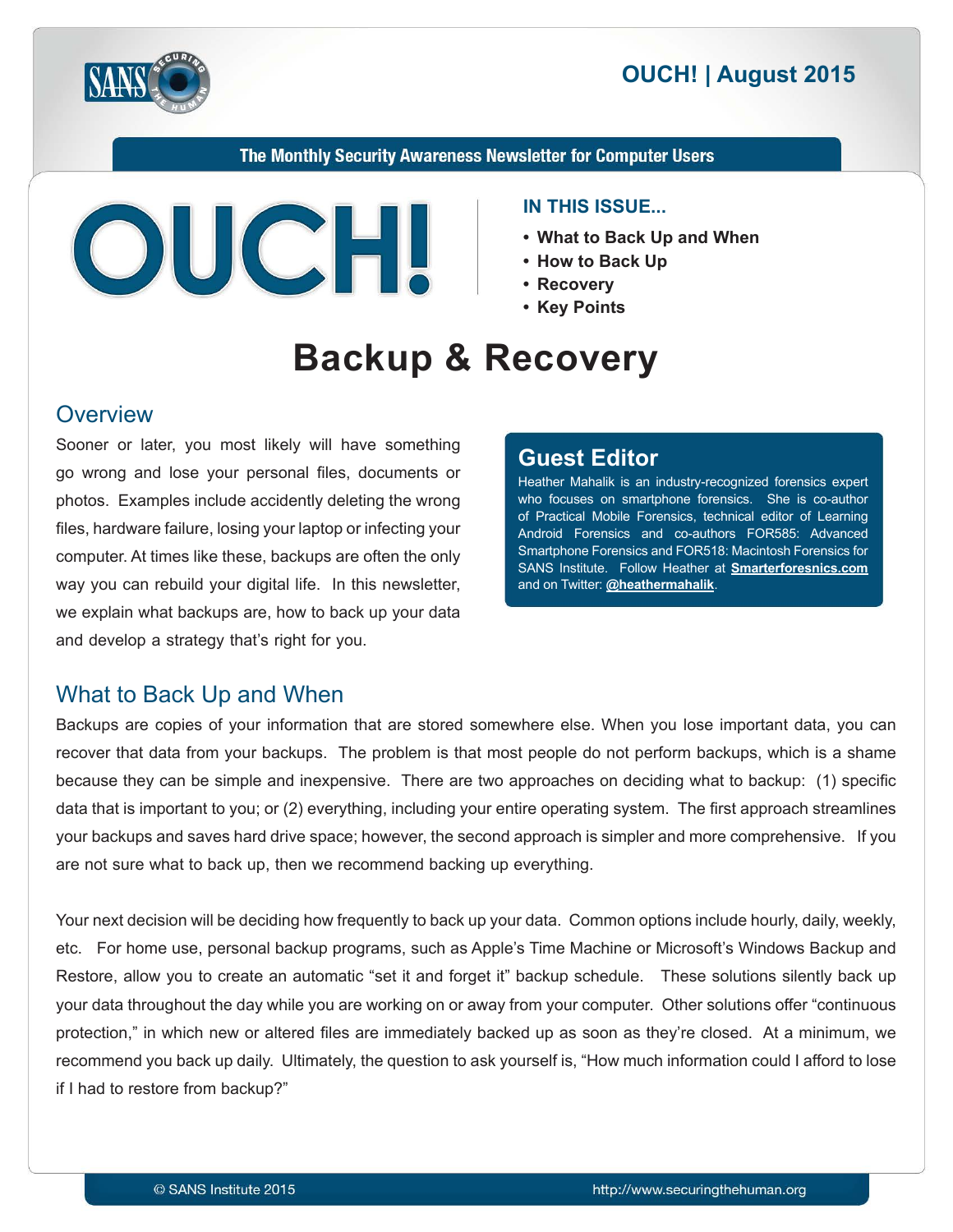# **2015 | OUCH! | August 2015**



### **Backup & Recovery**

### How to Back Up

There are two ways to back up your data: physical media or Cloud-based storage. Physical media is any type of hardware, such as DVDs, USB drives or external hard drives. Whichever media you choose, never back up your files to the device that holds the original files. The problem with physical media is if your location has a disaster (such as a fire or theft), then not only can you lose your computer, but the backups, as well. As such, you should have a plan to store copies of your backup off-site in a secure location. If you do store them off-site, be sure you label them with what was backed up and when. For extra security, encrypt your backups.

Cloud-based solutions are different. This is a service where your files are stored somewhere on the Internet. Depending on how much data you want to back up, this



may be a paid service. It works by installing a program on your computer that automatically backs up your files for you. The advantage with this solution is that since your backups are in the Cloud, your backups are still safe if a disaster happens to your house. In addition, you can access your backups, or often even just individual files, from almost anywhere, even when traveling. The disadvantage is Cloud-based backups (and recovery) can be slower, especially if you have a large amount of data. If you are not sure which backup option is the best for you (physical media or Cloud) keep in mind you can always do both.

Finally, don't forget your mobile devices. The advantage with mobile devices is that most of your data is already stored in the Cloud, such as your email, calendar events or contacts. However, you may have information that is not stored in the Cloud, such as your mobile app configurations, recent photos and system preferences. By backing up your mobile device, not only do you preserve this information, but it is also easier to rebuild a device, such as when you upgrade to a new one. An iPhone/iPad can back up automatically to Apple's iCloud. Android or other mobile devices depend on the manufacturer or service provider. In some cases, you may have to purchase mobile apps designed specifically for backups.